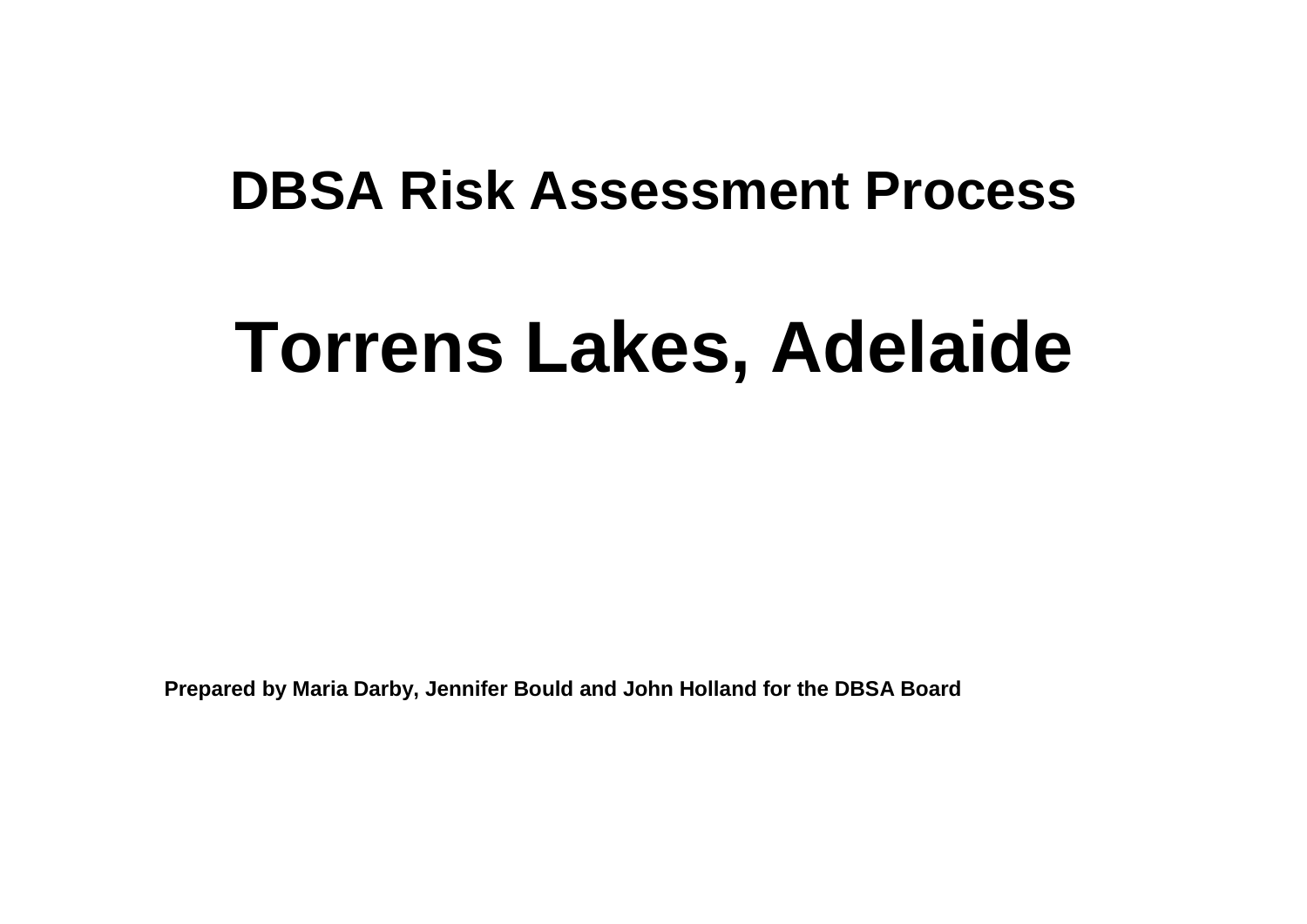Consider the consequences and likelihood for each of the identified hazards and use the table to obtain the risk level. This document can be used to identify the level of risk and help to prioritise any control measures.



|           |       |                                                             |                                                                  |                                                                                                         | Consequences                                                                                    |                                                                                                   |                                                                                                               |
|-----------|-------|-------------------------------------------------------------|------------------------------------------------------------------|---------------------------------------------------------------------------------------------------------|-------------------------------------------------------------------------------------------------|---------------------------------------------------------------------------------------------------|---------------------------------------------------------------------------------------------------------------|
|           |       |                                                             | $-$ Insignificant<br>Dealt with by in-house<br>first<br>aid, etc | $2 -$ Minor<br>Medical help needed.<br>Treatment by medical<br>professional/hospital<br>outpatient etc. | 3-Moderate<br>Significant non-<br>permanent injury.<br>Overnight hospitalisation<br>(inpatient) | $4 -$ Major<br>Extensive permanent<br>injury<br>(eg loss of finger/s)<br>Extended hospitalisation | 5 - Catastrophic<br>Death.<br>Permanent disabling injury<br>(eg blindness, loss of<br>hand/s, - quadriplegia) |
|           | $A -$ | Almost certain to occur in most circumstances               | High (H)                                                         | High(H)                                                                                                 | Extreme(X)                                                                                      | Extreme(X)                                                                                        | Extreme (X)                                                                                                   |
|           | $B -$ | Likely to occur frequently                                  | Medium (M)                                                       | High(H)                                                                                                 | High(H)                                                                                         | Extreme(X)                                                                                        | Extreme (X)                                                                                                   |
|           | $c -$ | Possible and likely to occur at some time                   | Low(L)                                                           | Medium (M)                                                                                              | High(H)                                                                                         | Extreme (X)                                                                                       | Extreme (X)                                                                                                   |
| ikelihood | $D -$ | Unlikely to occur but could happen                          | Low(L)                                                           | Low (L)                                                                                                 | Medium (M)                                                                                      | High(H)                                                                                           | Extreme (X)                                                                                                   |
|           | E -   | May occur but only in rare and exceptional<br>circumstances | Low(L)                                                           | Low $(L)$                                                                                               | Medium (M)                                                                                      | High(H)                                                                                           | High(H)                                                                                                       |

How to Prioritise the Risk Rating - Once the level of risk has been determined the following table may be of use in determining when to act to institute the control measures.

| <b>Extreme</b><br>(X) | Act immediately to mitigate the risk. Either eliminate, substitute or implement engineering control<br>measures.                                                                                                                                                                                                                                                                                                                                                                                             | Remove the hazard at the source. An identified extreme risk does not allow scope for<br>the use of administrative controls or PPE, even in the short term.                                                                                                                                                                                                                             |
|-----------------------|--------------------------------------------------------------------------------------------------------------------------------------------------------------------------------------------------------------------------------------------------------------------------------------------------------------------------------------------------------------------------------------------------------------------------------------------------------------------------------------------------------------|----------------------------------------------------------------------------------------------------------------------------------------------------------------------------------------------------------------------------------------------------------------------------------------------------------------------------------------------------------------------------------------|
| High<br>(H)           | Act immediately to mitigate the risk. Eliminate, substitute or implement engineering control<br>measures. If these controls are not immediately accessible, set a timeframe for their<br>implementation and establish interim risk reduction strategies for the period of the set timeframe.                                                                                                                                                                                                                 | An achievable timeframe must be established to ensure that elimination, substitution<br>or engineering controls are implemented.<br>NOTE: Risk (and not cost) must be the primary consideration in determining the                                                                                                                                                                     |
| Medium<br>(M)         | Take reasonable steps to mitigate the risk. Until elimination, substitution or engineering controls<br>can be implemented, institute administrative or personal protective equipment controls. These<br>'lower level' controls must not be considered permanent solutions. The time for which they are<br>established must be based on risk. At the end of the time, if the risk has not been addressed by<br>elimination, substitution or engineering controls a further risk assessment can be undertaken. | timeframe. A timeframe of greater than 6 months would generally not be acceptable<br>for any hazard identified as high risk.<br>Interim measures until permanent solutions can be implemented:<br>· Develop administrative controls to limit the use or access.<br>· Provide supervision and specific training related to the issue of concern. (See Administrative Controls<br>below) |
| Low<br>(L)            | Take reasonable steps to mitigate and monitor the risk. Institute permanent controls in the long<br>term. Permanent controls may be administrative in nature if the hazard has low frequency, rare<br>likelihood and insignificant consequence.                                                                                                                                                                                                                                                              |                                                                                                                                                                                                                                                                                                                                                                                        |

## Hierarchy of Control Controls identified may be a mixture of the hierarchy in order to provide minimum operator exposure.

| Elimination                          | Eliminate the hazard                                                                                                                                                       |
|--------------------------------------|----------------------------------------------------------------------------------------------------------------------------------------------------------------------------|
| Substitution                         | Provide an alternative that is capable of performing the same task and is safer to use.                                                                                    |
| <b>Engineering Controls</b>          | Provide or construct a physical barrier or quard.                                                                                                                          |
| <b>Administrative Controls</b>       | Develop policies, procedures practices and guidelines, in consultation with QDBF, to mitigate the risk. Provide training, instruction and supervision about the<br>hazard. |
| <b>Personal Protective Equipment</b> | Personal equipment designed to protect the individual from the hazard.                                                                                                     |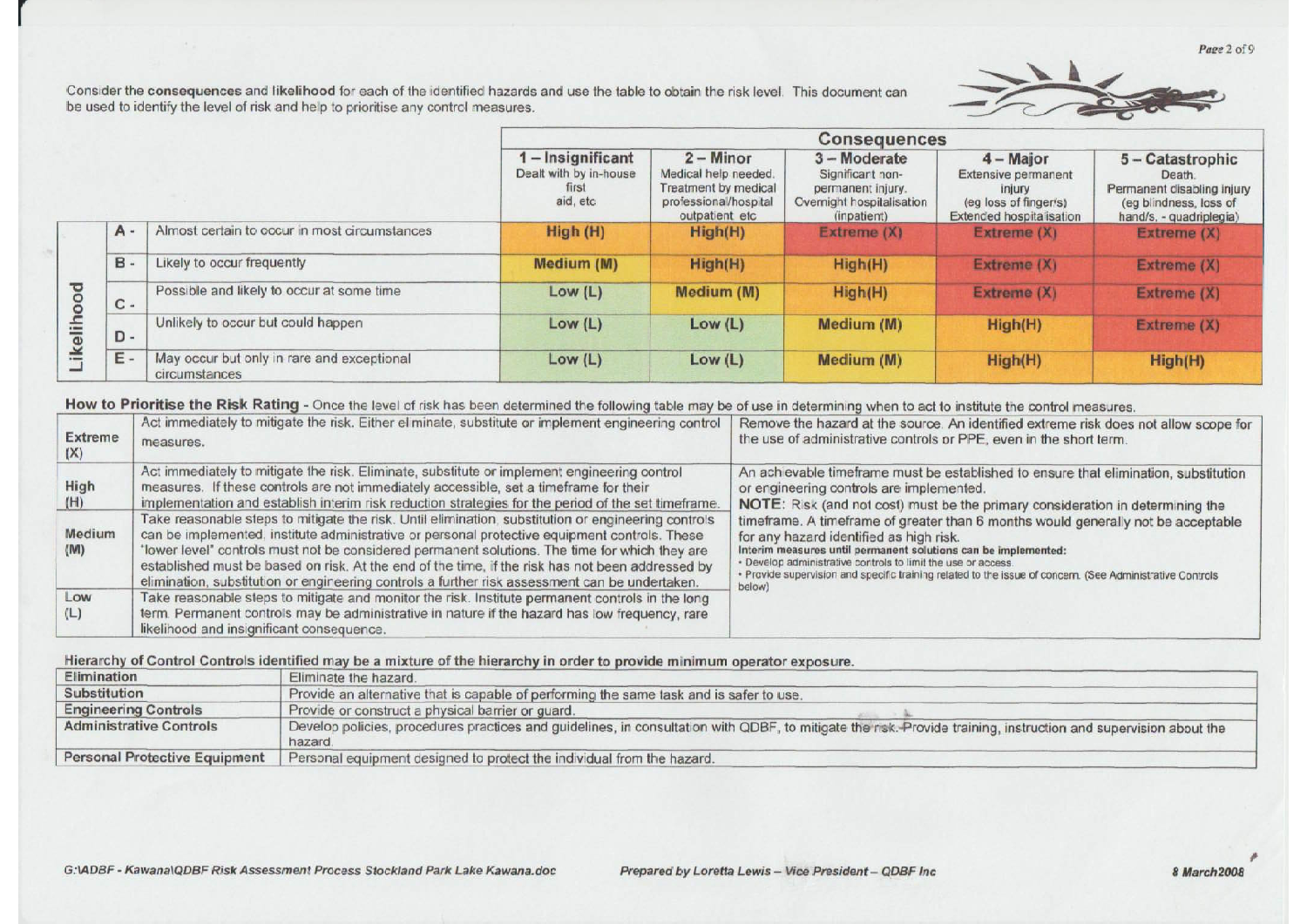| 2. Identify Risks                                                                                                      | 3. Analyse risks  |              |                      | 5. Identify & evaluate existing risk                                                                                                                                                                                                                                                                                                             | 6. Further risk treatments                                                                                                                                                                                                                                                                                                                                                                                                                                                |  |
|------------------------------------------------------------------------------------------------------------------------|-------------------|--------------|----------------------|--------------------------------------------------------------------------------------------------------------------------------------------------------------------------------------------------------------------------------------------------------------------------------------------------------------------------------------------------|---------------------------------------------------------------------------------------------------------------------------------------------------------------------------------------------------------------------------------------------------------------------------------------------------------------------------------------------------------------------------------------------------------------------------------------------------------------------------|--|
|                                                                                                                        | 4. Evaluate risks |              |                      | controls                                                                                                                                                                                                                                                                                                                                         |                                                                                                                                                                                                                                                                                                                                                                                                                                                                           |  |
| <b>Risk</b><br>(people, information, physical<br>assets, venues, climate,<br>finances, reputation)<br><b>First aid</b> | Consequences      | Likelihood   | <b>Risk</b><br>level | What are we doing to manage the identified<br>risk                                                                                                                                                                                                                                                                                               | Further action needed<br>Opportunities or improvement                                                                                                                                                                                                                                                                                                                                                                                                                     |  |
| $Injury - on and off the water$                                                                                        | Vary<br>$1 - 5$   | Α            | M                    | Fully stocked first aid kit Qualified first aid<br>officers identified and advised<br>Mobile phones to phone 00 for emergency<br>Phone number and address of closet hospital<br>and medical centre<br>DBSA incident report available for completion<br>id necessary<br>Ensure emergency vehicles access points<br>identified, unlocked and clear | Full list of all available first aid<br>personnel<br>Site the certificate for each allocated<br>fist aid signs stating emergency<br>vehicle access<br>First aid kit located at commentators<br>tent<br>Provide signage - first aid<br>List of first aid officers at<br>commentators tent<br>Develop a checklist//action sheet for<br>fist aid treatment eg. Inform<br>family/who is to follow up with injured<br>person/action to take if medical<br>assistance is needed |  |
| <b>Environmental hazards</b>                                                                                           |                   |              |                      |                                                                                                                                                                                                                                                                                                                                                  |                                                                                                                                                                                                                                                                                                                                                                                                                                                                           |  |
| Dehydration                                                                                                            | 4                 | C            | M                    | Bottled drinking water for participants<br>Supply bottled water for all volunteers and<br>officials                                                                                                                                                                                                                                              | Personal protection                                                                                                                                                                                                                                                                                                                                                                                                                                                       |  |
| Heat stroke/ Hypothermia                                                                                               | Vary<br>$1 - 3$   | $\mathsf{C}$ | M                    | Advise each team captain and sweeps each<br>day<br>Advise of conditions at captains' briefing prior<br>to event<br>Consult, and rotate the roles of any volunteers<br>exposed to the weather conditions<br>Eg boat marshals, starter, boat drivers                                                                                               | Provide shade to interstate<br>participants<br>(refer to shade)                                                                                                                                                                                                                                                                                                                                                                                                           |  |
| Lack of shade                                                                                                          | 3                 | D            | L                    | Local clubs requested to supply own shade<br>Tents at marshalling for participants and<br>volunteers<br>Adequate shade over the top of the Chief<br>Umpire's boat and any other rescue boats<br>Adequate shade for Starter                                                                                                                       | Personal protection<br>Shade tents to be provided by DBSA<br>for participants<br>Rotate volunteers                                                                                                                                                                                                                                                                                                                                                                        |  |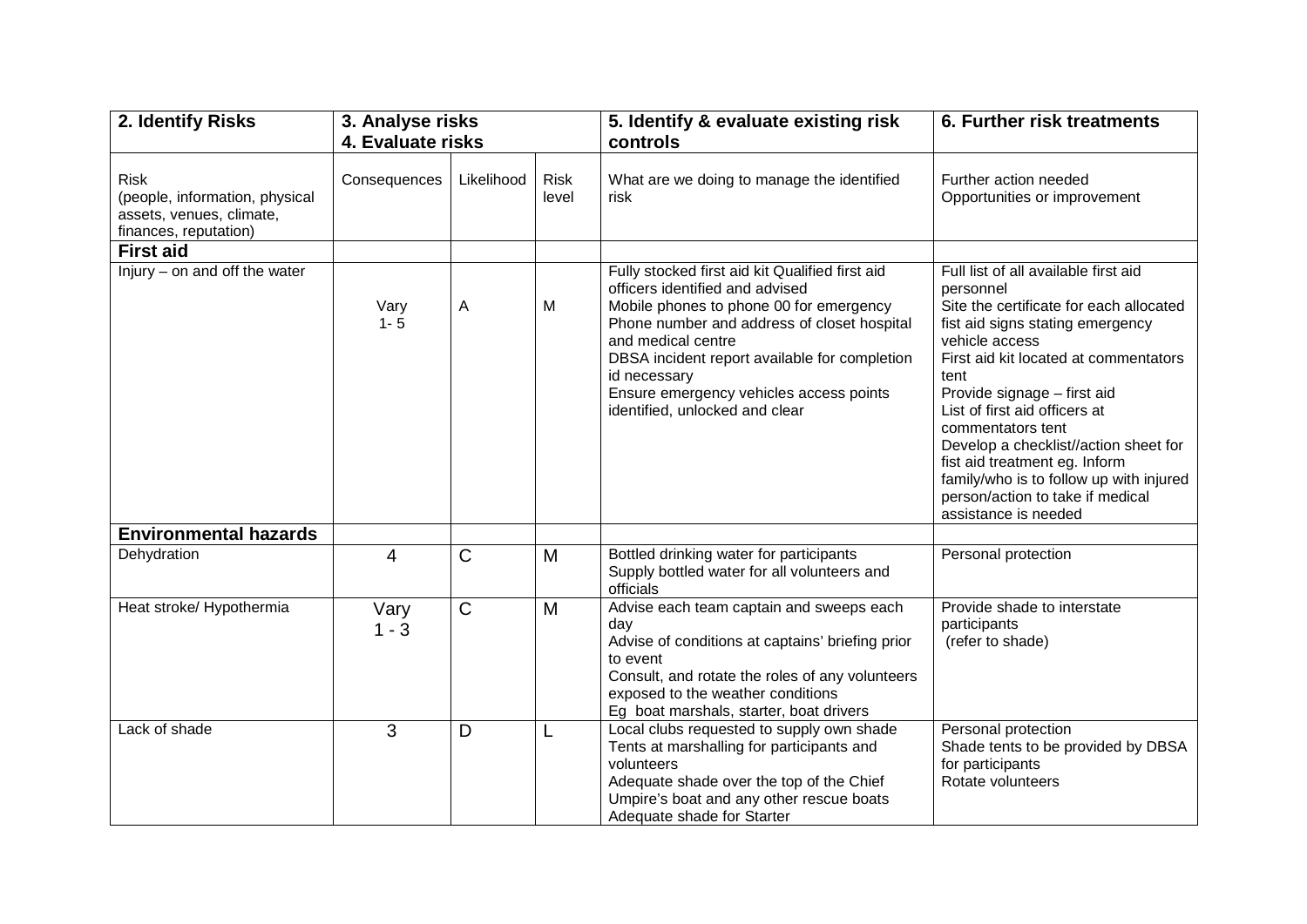| 2. Identify Risks                                                                                  | 3. Analyse risks  |              | 5. Identify & evaluate existing risk | 6. Further risk treatments                                                                                                                                                                                                                                                                                                                                                                            |                                                                                                                                                                                                                                                                                                                                                                                                                                                                                                                                                                                                                |
|----------------------------------------------------------------------------------------------------|-------------------|--------------|--------------------------------------|-------------------------------------------------------------------------------------------------------------------------------------------------------------------------------------------------------------------------------------------------------------------------------------------------------------------------------------------------------------------------------------------------------|----------------------------------------------------------------------------------------------------------------------------------------------------------------------------------------------------------------------------------------------------------------------------------------------------------------------------------------------------------------------------------------------------------------------------------------------------------------------------------------------------------------------------------------------------------------------------------------------------------------|
|                                                                                                    | 4. Evaluate risks |              |                                      | controls                                                                                                                                                                                                                                                                                                                                                                                              |                                                                                                                                                                                                                                                                                                                                                                                                                                                                                                                                                                                                                |
| <b>Risk</b><br>(people, information, physical<br>assets, venues, climate,<br>finances, reputation) | Consequences      | Likelihood   | <b>Risk</b><br>level                 | What are we doing to manage the identified<br>risk                                                                                                                                                                                                                                                                                                                                                    | Further action needed<br>Opportunities or improvement                                                                                                                                                                                                                                                                                                                                                                                                                                                                                                                                                          |
| Inclement weather conditions<br>(including wind, lighting, heat,<br>dust etc)                      | Vary<br>$1 - 3$   | $\mathsf{C}$ | M                                    | Print & analyze full weather details from the<br>Bureau of Meterology or predicated weather<br>conditions<br>http://mirror.born.gove.au/products/ID662.shtml<br>observe the weather for changing conditions<br>via Sea Rescue personnel<br>Hot weather policy instituted as needed<br>Advise weather conditions at the captain's<br>briefing prior to event<br>Advise team captains & sweeps each day | If really bad weather change comes<br>in, make a decision then on the<br>proposed severity and if necessary<br>delay, modify or cancel the event.<br>Do this by calling a meeting of all<br>team captains, sweeps, DBSA and<br><b>AMG</b> officials                                                                                                                                                                                                                                                                                                                                                            |
| Sunburn                                                                                            | 3                 | B            | M                                    | Have two bottles of 30 plus sunscreen<br>available( one bottle kept at commentators ten<br>the other at marshalling tent<br>Encourage sunglasses to reduce glare & eye<br>injury for volunteers, officials and participants<br>Sunsmart policy                                                                                                                                                        | Advise everyone on the day where<br>the sunscreen is kept<br>Personal protection                                                                                                                                                                                                                                                                                                                                                                                                                                                                                                                               |
| On water safety                                                                                    |                   |              |                                      |                                                                                                                                                                                                                                                                                                                                                                                                       |                                                                                                                                                                                                                                                                                                                                                                                                                                                                                                                                                                                                                |
| Boat capsize/rollovers / boat<br>collisions<br>Bangs and bumps during<br>racing                    | 3                 | $\mathsf{C}$ | M                                    | All crew to be proficient in capsize drill<br>All sweeps to be accredited under the AusDBF<br>sweep training program<br>Boat handlers to write down how many<br>competitors are in each boat when it leaves the<br>shoreline and to write this information onto the<br>crew list                                                                                                                      | To be discussed at team managers<br>and sweeps briefing<br>Rescue and safety boats to<br>approach crews with due care and<br>diligence in care of submerged<br>paddlers in the water<br>Chief Marshall to advise all boat<br>handlers at the officials briefing<br>DBSA to add the acceptance and<br>condition of the entry forms that<br>crews have appropriate skills in the<br>boat capsize drill and they are<br>proficient in this drill<br>these will be signed off by the<br>president of their club<br>First aid available - minor injury<br>Call ambulance - major injury<br>Complete incident report |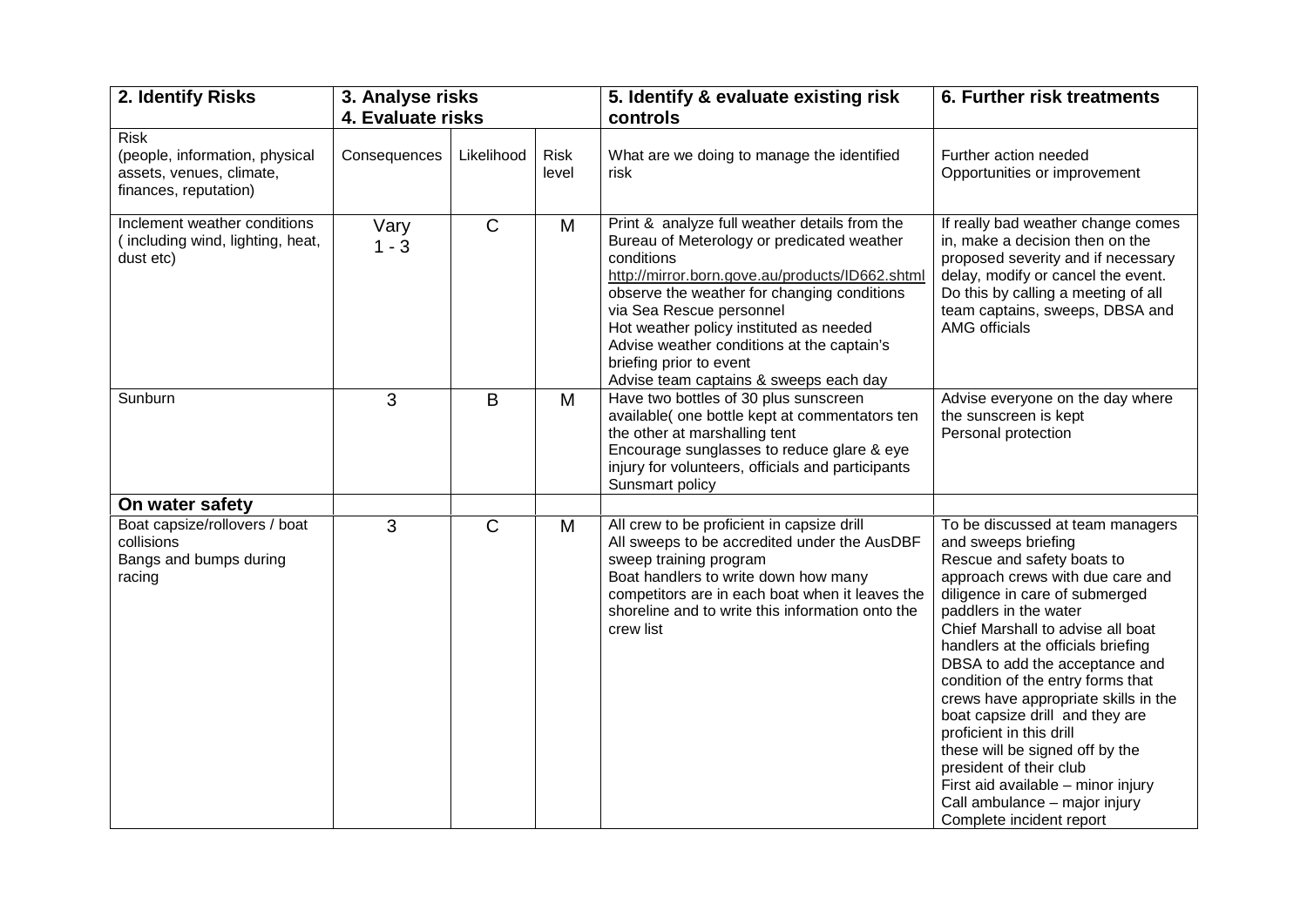| 2. Identify Risks                                                                                  | 3. Analyse risks<br>4. Evaluate risks |            |                      | 5. Identify & evaluate existing risk<br>controls                                                                                                                                                                                                                                                                                                                                                                                                                                                                                                                                                                                          | 6. Further risk treatments                                                                                                                                                                                          |  |
|----------------------------------------------------------------------------------------------------|---------------------------------------|------------|----------------------|-------------------------------------------------------------------------------------------------------------------------------------------------------------------------------------------------------------------------------------------------------------------------------------------------------------------------------------------------------------------------------------------------------------------------------------------------------------------------------------------------------------------------------------------------------------------------------------------------------------------------------------------|---------------------------------------------------------------------------------------------------------------------------------------------------------------------------------------------------------------------|--|
| <b>Risk</b><br>(people, information, physical<br>assets, venues, climate,<br>finances, reputation) | Consequences                          | Likelihood | <b>Risk</b><br>level | What are we doing to manage the identified<br>risk                                                                                                                                                                                                                                                                                                                                                                                                                                                                                                                                                                                        | Further action needed<br>Opportunities or improvement                                                                                                                                                               |  |
| Boat drivers unqualified                                                                           | 3                                     | E          | D                    | All drivers of motor boats which are driven by a<br>motor greater than 6 hp are to supply a copy of<br>their current boat license before permission<br>given to drive the boats for the event                                                                                                                                                                                                                                                                                                                                                                                                                                             | Keep a register of members with<br>current boat licenses                                                                                                                                                            |  |
| Debris in the water                                                                                | 3                                     | E          | L                    | Umpires boat to check the water prior to<br>commencement of racing to ensure there is no<br>debris in the water<br>Sweeps are to immediately report any debris to<br>the water safety boat                                                                                                                                                                                                                                                                                                                                                                                                                                                | Eliminate - remove any debris from<br>the water                                                                                                                                                                     |  |
| Faulty dragon boats, sweep<br>oars, dragon heads & tails                                           | 4                                     | E          | L                    | A full check of each dragon boat is to be done<br>before the commencement of racing & on<br>completion of racing for the day<br>Any faults to be recorded in an equipment use<br>register - faults book<br>Check all seats to ensure they are secure<br>No boats to leave the shoreline is there is a<br>chance that the boat or equipment is<br>substandard<br>All sweeps are fully responsible for checking<br>their boats prior to taking a crew out to race<br>Broken equipment must be clearly marked with<br>a sign so it is not used again until repaired and<br>passed full inspection eg sweep oars and<br>broken seats in boats | Purchase faults book<br>Record and report any faults to the<br>Chief Official and Chief Boat<br>Marshall<br>Ensure repairs are undertaken and<br>that the equipment has passed full<br>inspection before used again |  |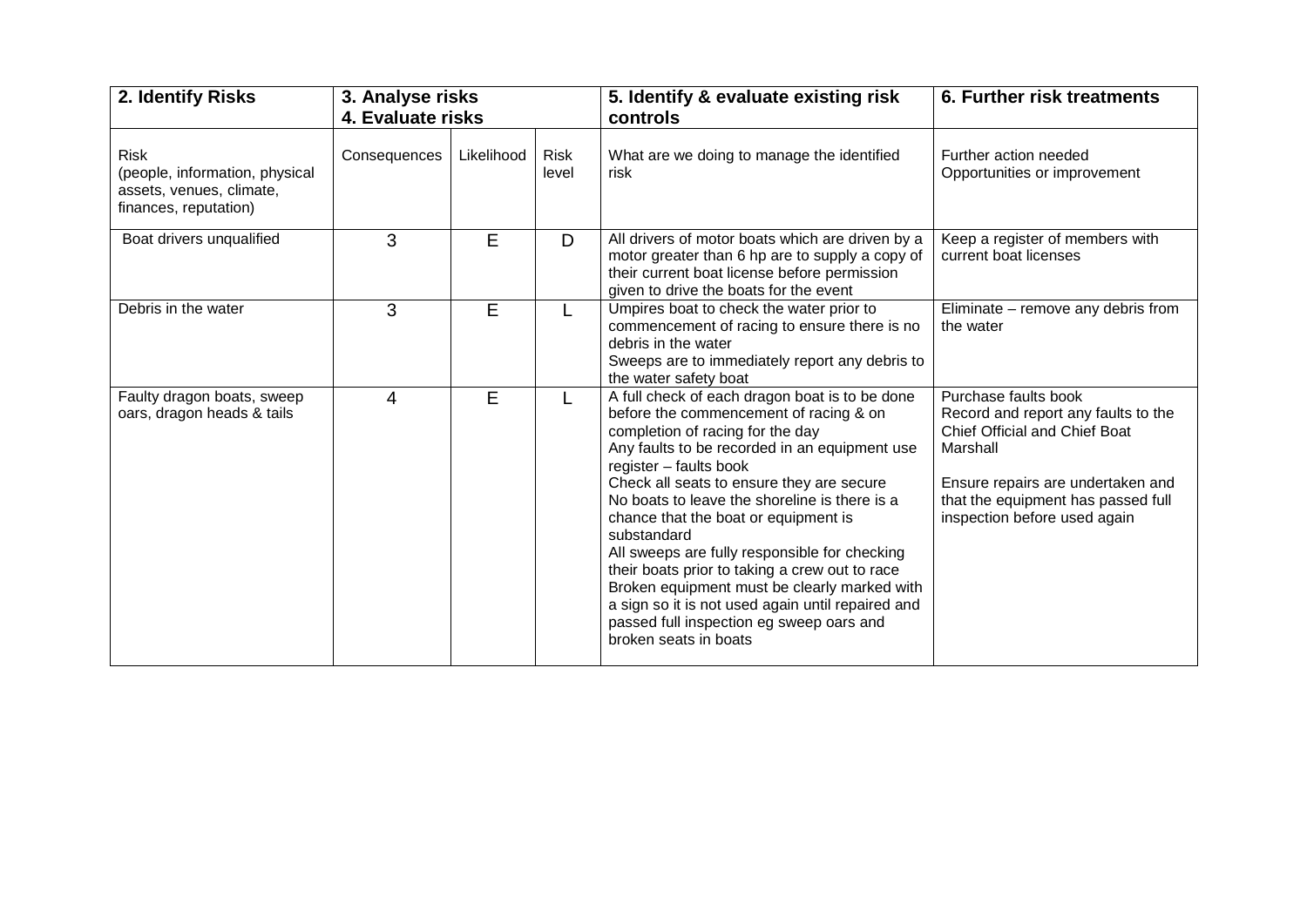| 2. Identify Risks                                                                                                   | 3. Analyse risks<br>4. Evaluate risks |            |                      | 5. Identify & evaluate existing risk<br>controls                                                                                                                                                                                           | 6. Further risk treatments                                                                                                                                                                                        |  |
|---------------------------------------------------------------------------------------------------------------------|---------------------------------------|------------|----------------------|--------------------------------------------------------------------------------------------------------------------------------------------------------------------------------------------------------------------------------------------|-------------------------------------------------------------------------------------------------------------------------------------------------------------------------------------------------------------------|--|
| <b>Risk</b><br>(people, information, physical<br>assets, venues, climate,<br>finances, reputation)                  | Consequences                          | Likelihood | <b>Risk</b><br>level | What are we doing to manage the identified<br>risk                                                                                                                                                                                         | Further action needed<br>Opportunities or improvement                                                                                                                                                             |  |
| Wash from Umpires or safety<br>boats affecting dragon boats<br>both before, during and on<br>completion of the race | 3                                     | D          | M                    | Umpires and safety boats are at all times to be<br>aware of the affect of wash. They must stay<br>behind the crews at all times and regulate their<br>speed to ensure that at no time could their<br>wash cause risk to crews on the water | Umpires/safety boats to be given a<br>briefing by the Chief Safety Officer<br>on the day prior to the<br>commencement of racing. First aid<br>kits to be in each rescue boat.<br>Rescue boats to have prop guards |  |
| Inappropriate behaviour of<br>crews on the water                                                                    | 3                                     | D          |                      | All crews on the water are under the control of<br>their sweep. Refrain form verbal abuse and<br>standing in the boats                                                                                                                     | To be mentioned at the team<br>manager's and sweeps briefing                                                                                                                                                      |  |
| Injury while embarking or<br>disembarking a dragon boat                                                             | 3                                     | D          | L                    | Allow sufficient space between boats.<br>Marshals to ensure disembarking is completed<br>before embarking crews move forward.<br>Embarking areas separated from spectators                                                                 | Chief Marshall to advise all boat<br>marshalls at a official's briefing prior<br>to commencement of the days event                                                                                                |  |
| Injury to sweeps from toggle<br>start                                                                               | 3                                     | D          |                      | Sweeps to bring crews up to the toggle- pick<br>up and hold toggle and release when and only<br>when informed by the Starter to do so. Follow<br>the Starter's instructions                                                                | Advise all sweeps of the process at<br>the team managers and sweeps<br>briefing                                                                                                                                   |  |
| Unfit to race - alcohol or drug<br>affected                                                                         | 3                                     | E.         | L                    | All crew members who appear to be visibly<br>affected by alcohol or drugs are not to board a<br>dragon boat<br>IDBF drug policy compliance                                                                                                 | Boat marshalls to advise Chief<br>Marshall if this occurs<br>All Marshals must immediately notify<br>the Chief Marshall if they suspect a<br>person of being under the influence<br>of alcohol or drugs           |  |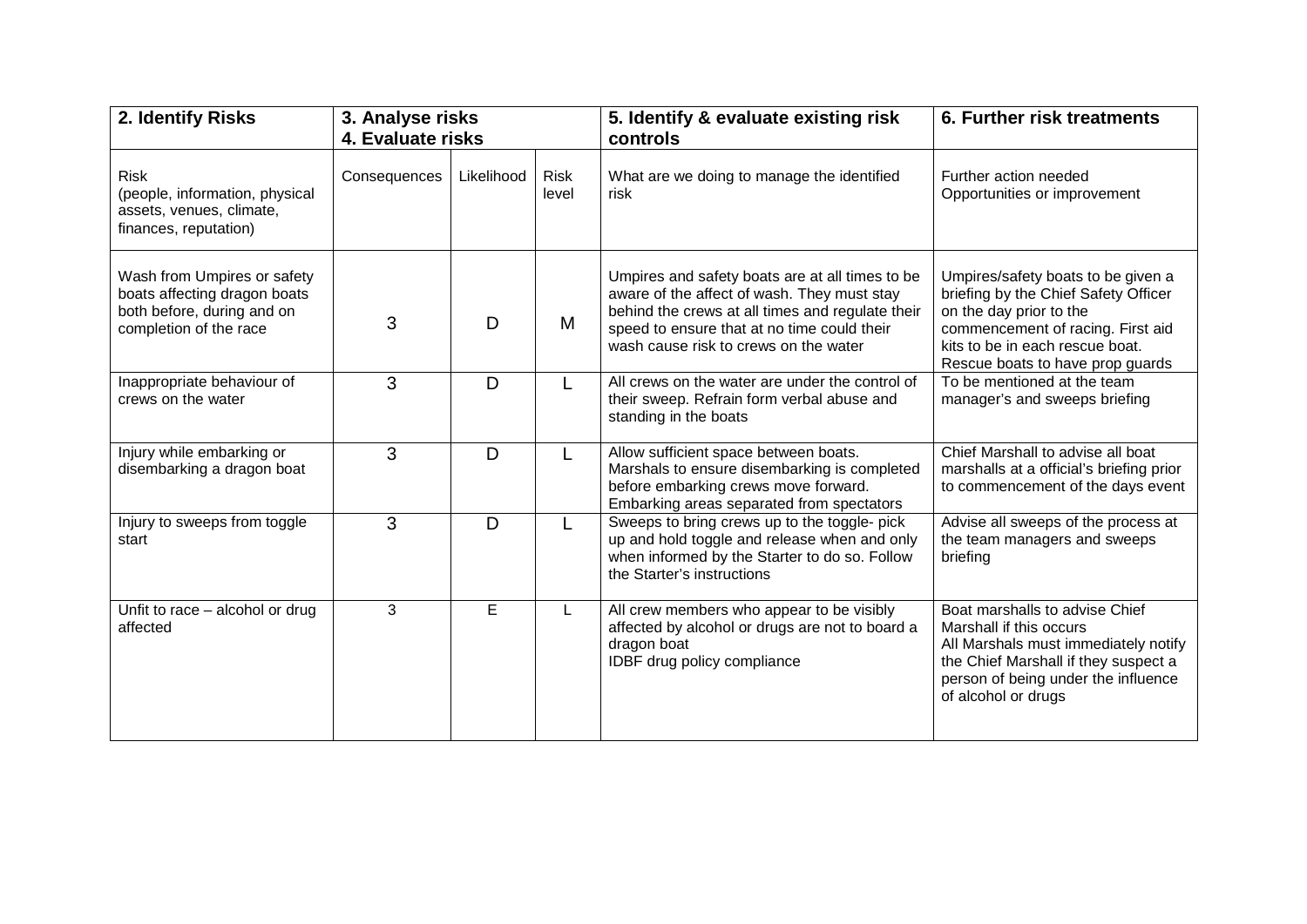| 2. Identify Risks                                                                                  | 3. Analyse risks<br>4. Evaluate risks |              |                      | 5. Identify & evaluate existing risk<br>controls                                                                                                                                                                                                                                                                                                                 | 6. Further risk treatments                                                      |
|----------------------------------------------------------------------------------------------------|---------------------------------------|--------------|----------------------|------------------------------------------------------------------------------------------------------------------------------------------------------------------------------------------------------------------------------------------------------------------------------------------------------------------------------------------------------------------|---------------------------------------------------------------------------------|
| <b>Risk</b><br>(people, information, physical<br>assets, venues, climate,<br>finances, reputation) | Consequences                          | Likelihood   | <b>Risk</b><br>level | What are we doing to manage the identified<br>risk                                                                                                                                                                                                                                                                                                               | Further action needed<br>Opportunities or improvement                           |
| Lack of buoyancy vests                                                                             | 5                                     | E            |                      | Personal floatation devices(PFD) to be worn by<br>all participants<br>Responsibility of clubs to provide PFD's and<br>ensure the PFD is worn every time the that<br>paddler is in the boat                                                                                                                                                                       | DBSA to have PFD's available for<br>use                                         |
| Risk of collision at finish line,<br>or in the marshalling area or<br>turning the dragon boat      | 4                                     | $\mathsf{C}$ | M                    | Boats are to finish racing in their appointed<br>lane and come to a complete stop to avoid<br>collision with another boat<br>Sweeps to aware of other dragon boats in their<br>immediate vicinity and take measures to<br>collisions<br>Sweeps to bring boats back to the marshalling<br>area in a straight line and follow directions<br>given by boat marshals | Advise all sweeps of the process at<br>the team managers and sweeps<br>briefing |
| Off water                                                                                          |                                       |              |                      |                                                                                                                                                                                                                                                                                                                                                                  |                                                                                 |
| Access and cleanliness of<br>toilet facilities                                                     |                                       | E            |                      | Cleaner to check facilities regularly throughout<br>the event<br>Provide soap for washing of hands                                                                                                                                                                                                                                                               | Portable toilets to be arranged by<br><b>DBSA</b>                               |